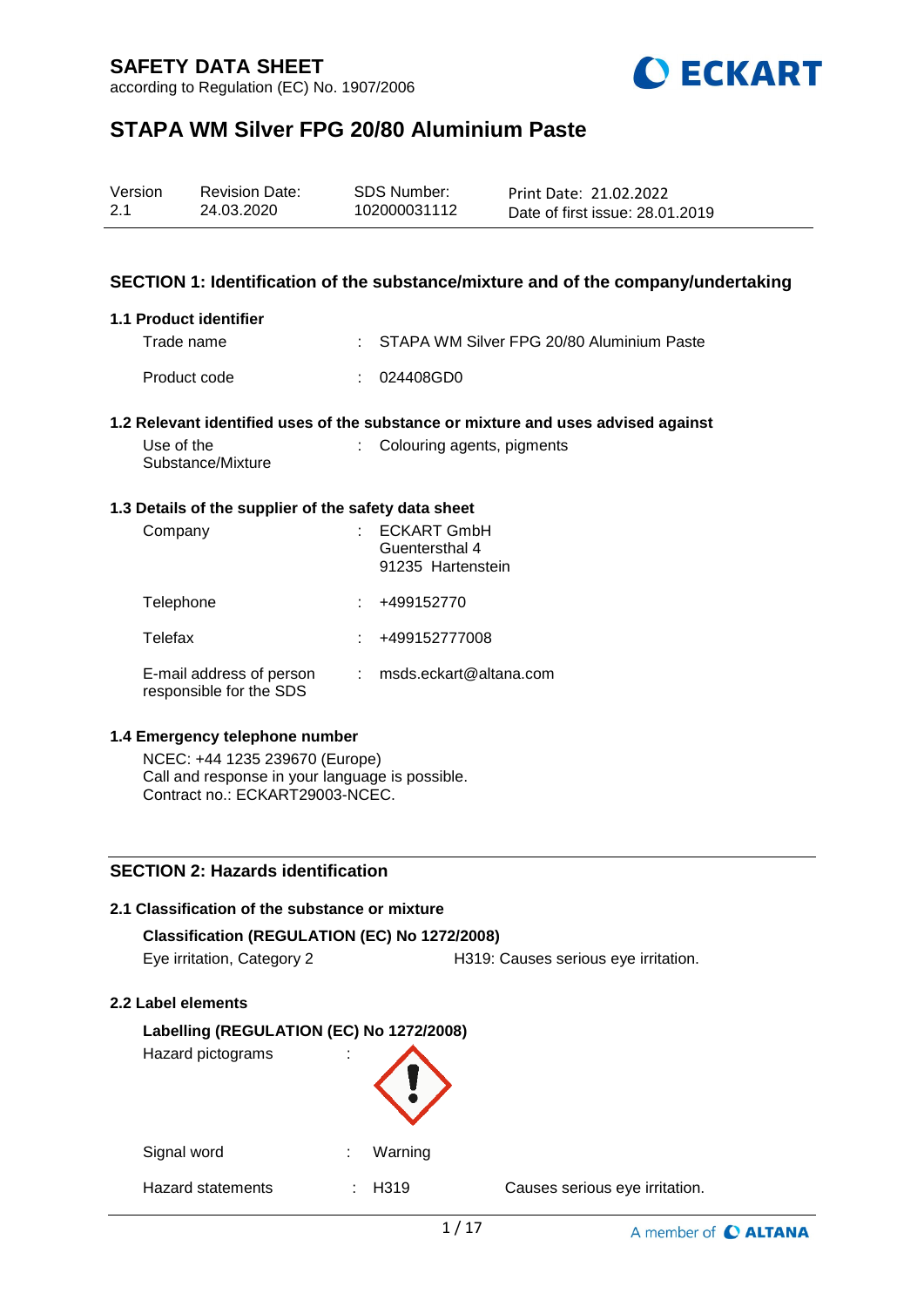



# **STAPA WM Silver FPG 20/80 Aluminium Paste**

| Version<br>2.1 | <b>Revision Date:</b><br>24.03.2020 | <b>SDS Number:</b><br>102000031112                                      | Print Date: 21.02.2022<br>Date of first issue: 28.01.2019                                                                                 |
|----------------|-------------------------------------|-------------------------------------------------------------------------|-------------------------------------------------------------------------------------------------------------------------------------------|
|                |                                     |                                                                         |                                                                                                                                           |
|                | Precautionary statements            | <b>Prevention:</b><br>P <sub>264</sub><br>P <sub>280</sub><br>Response: | Wash skin thoroughly after handling.<br>Wear eye protection/face protection.                                                              |
|                |                                     | $P305 + P351 + P338$                                                    | IF IN EYES: Rinse cautiously with<br>water for several minutes. Remove contact<br>lenses, if present and easy to do. Continue<br>rinsing. |
|                |                                     | $P337 + P313$                                                           | If eye irritation persists: Get medical advice/<br>attention.                                                                             |

### **Additional Labelling**

EUH208 Contains N-(3-(trimethoxysilyl)propyl)ethylenediamine. May produce an allergic reaction.

#### **2.3 Other hazards**

Combustible Solids

This substance/mixture contains no components considered to be either persistent, bioaccumulative and toxic (PBT), or very persistent and very bioaccumulative (vPvB) at levels of 0.1% or higher.

### **SECTION 3: Composition/information on ingredients**

#### **3.2 Mixtures**

### **Hazardous components**

| Chemical name                                            | CAS-No.<br>EC-No.<br>Index-No.<br>Registration number | Classification<br><b>REGULATION (EC)</b><br>No 1272/2008                                                                  | Concentration<br>(% w/w) |
|----------------------------------------------------------|-------------------------------------------------------|---------------------------------------------------------------------------------------------------------------------------|--------------------------|
| aluminium powder (stabilised)                            | 7429-90-5<br>231-072-3<br>01-2119529243-45            | Flam. Sol. 1; H228                                                                                                        | $>= 50 - 5 = 100$        |
| ethanol                                                  | 64-17-5<br>200-578-6<br>01-2119457610-43              | Flam. Liq. 2; H225<br>Eye Irrit. 2; H319                                                                                  | $>= 10 - 20$             |
| Solvent naphtha (petroleum),<br>light arom.              | 64742-95-6<br>918-668-5                               | Flam. Liq. 3; H226<br><b>STOT SE 3; H336</b><br><b>STOT SE 3; H335</b><br>Asp. Tox. 1; H304<br>Aquatic Chronic 2;<br>H411 | $>= 1 - 2.5$             |
| $N-(3-$<br>(trimethoxysilyl)propyl)ethylenedi  <br>amine | 1760-24-3<br>217-164-6<br>01-2119970215-39            | Acute Tox. 4; H332<br>Eye Dam. 1; H318<br>Skin Sens. 1; H317                                                              | $>= 0.1 - 1$             |

For explanation of abbreviations see section 16.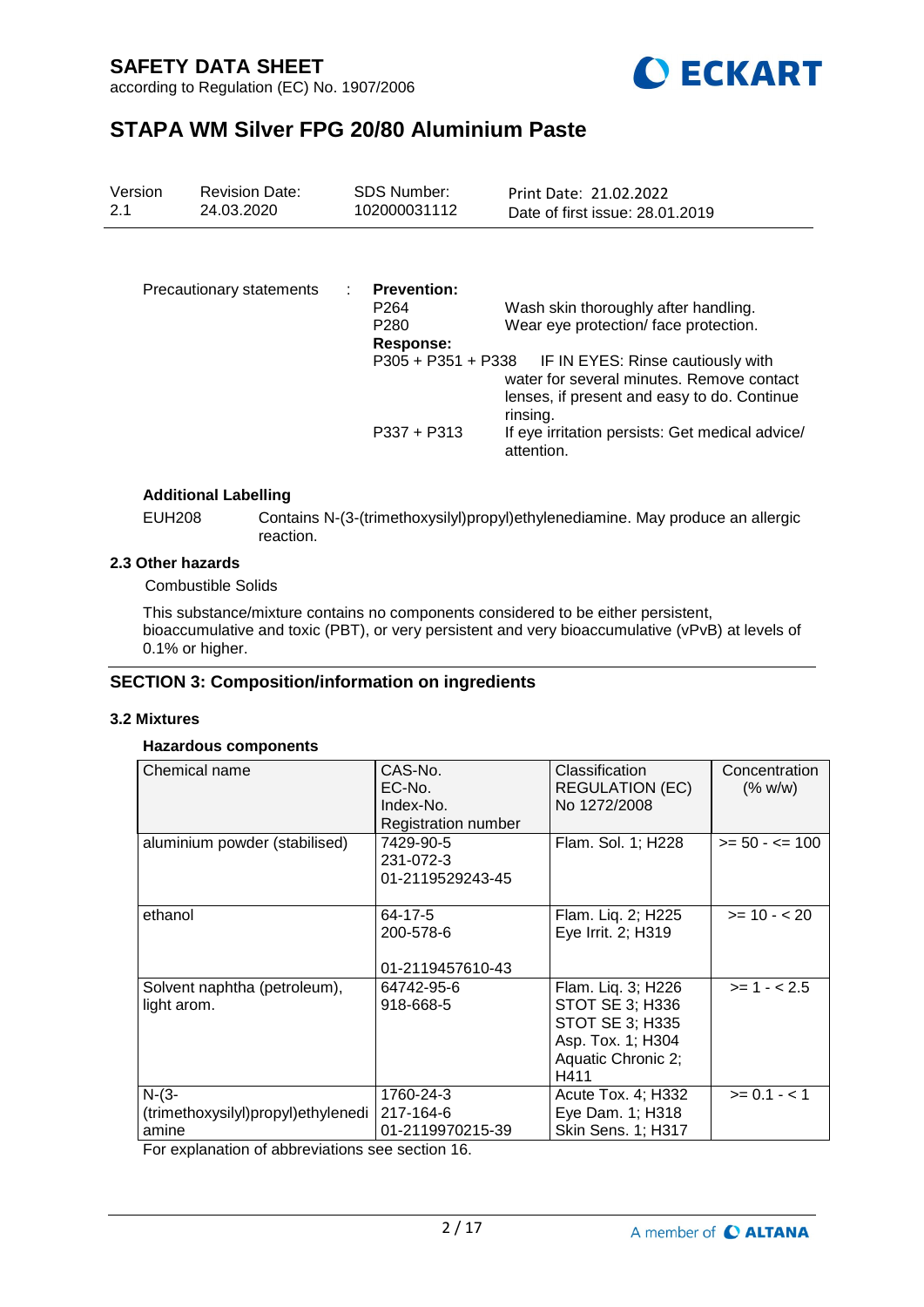according to Regulation (EC) No. 1907/2006



# **STAPA WM Silver FPG 20/80 Aluminium Paste**

| Version | <b>Revision Date:</b> | SDS Number:  | Print Date: 21.02.2022          |
|---------|-----------------------|--------------|---------------------------------|
| 2.1     | 24.03.2020            | 102000031112 | Date of first issue: 28.01.2019 |

### **SECTION 4: First aid measures**

# **4.1 Description of first aid measures** General advice : Move the victim to fresh air. Do not leave the victim unattended. No hazards which require special first aid measures. If inhaled **inconscious**, place in recovery position and seek medical advice. If symptoms persist, call a physician. In case of skin contact : Wash off immediately with soap and plenty of water. In case of eye contact : Immediately flush eye(s) with plenty of water. Remove contact lenses. If eye irritation persists, consult a specialist. If swallowed : Keep respiratory tract clear. Do not give milk or alcoholic beverages. Never give anything by mouth to an unconscious person. If symptoms persist, call a physician.

#### **4.2 Most important symptoms and effects, both acute and delayed**

Risks : Causes serious eye irritation.

### **4.3 Indication of any immediate medical attention and special treatment needed**

This information is not available.

### **SECTION 5: Firefighting measures**

#### **5.1 Extinguishing media** Suitable extinguishing media : Dry sand Special powder against metal fire Unsuitable extinguishing media : Water Foam ABC powder Carbon dioxide (CO2)

#### **5.2 Special hazards arising from the substance or mixture**

### **5.3 Advice for firefighters**

|                  | Special protective equipment : Use personal protective equipment. |
|------------------|-------------------------------------------------------------------|
| for firefighters |                                                                   |
|                  |                                                                   |

Wear self-contained breathing apparatus for firefighting if necessary.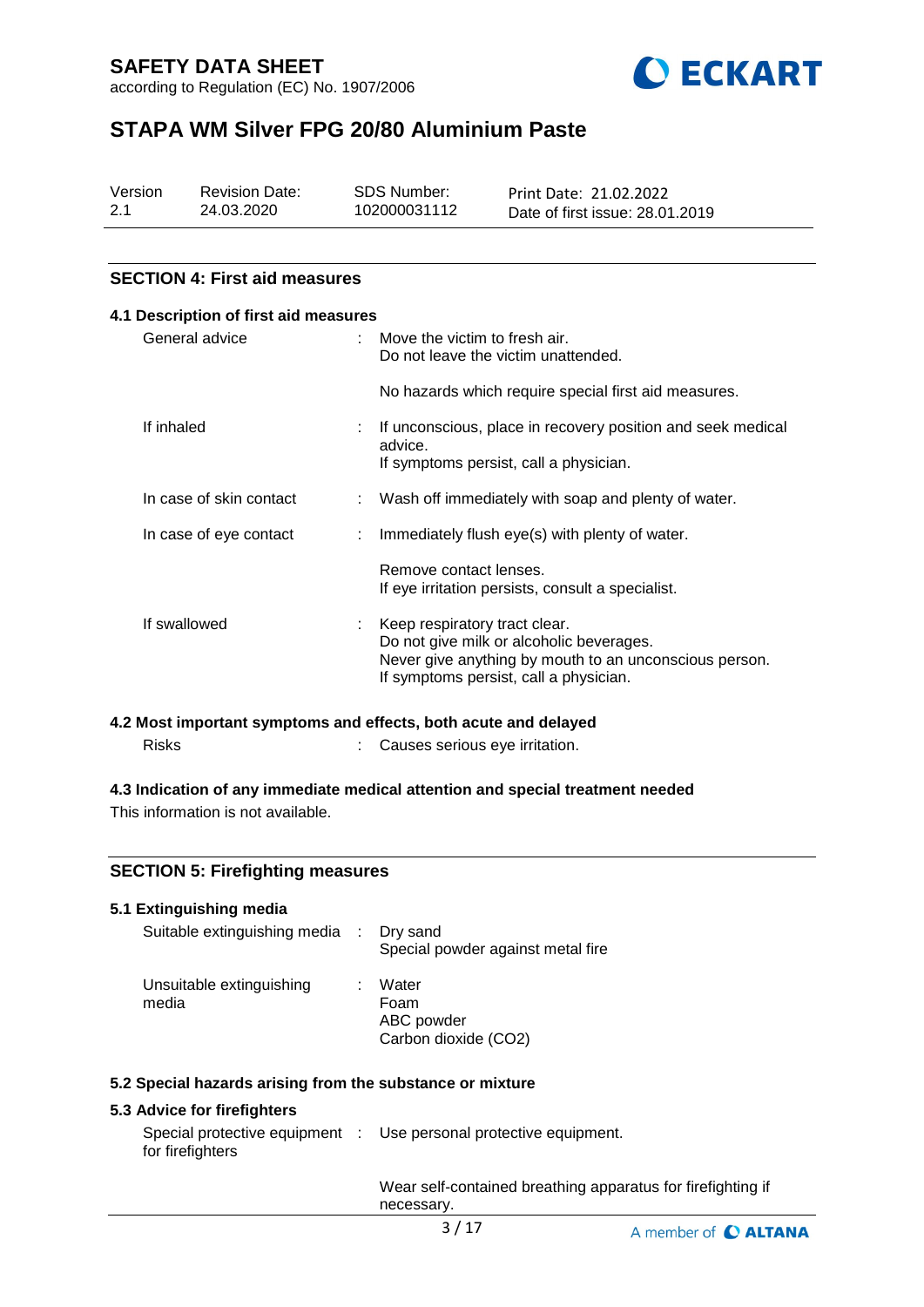

according to Regulation (EC) No. 1907/2006

# **STAPA WM Silver FPG 20/80 Aluminium Paste**

| Version<br>2.1 | <b>Revision Date:</b><br>24.03.2020                                       | SDS Number:<br>102000031112                      | Print Date: 21.02.2022<br>Date of first issue: 28.01.2019                                                                                            |
|----------------|---------------------------------------------------------------------------|--------------------------------------------------|------------------------------------------------------------------------------------------------------------------------------------------------------|
|                | Further information                                                       |                                                  | Standard procedure for chemical fires.<br>Use extinguishing measures that are appropriate to local<br>circumstances and the surrounding environment. |
|                | <b>SECTION 6: Accidental release measures</b>                             |                                                  |                                                                                                                                                      |
|                |                                                                           |                                                  | 6.1 Personal precautions, protective equipment and emergency procedures                                                                              |
|                | Personal precautions                                                      | Avoid dust formation.                            | Evacuate personnel to safe areas.<br>Use personal protective equipment.<br>Remove all sources of ignition.                                           |
|                | <b>6.2 Environmental precautions</b>                                      |                                                  |                                                                                                                                                      |
|                | 6.3 Methods and material for containment and cleaning up                  |                                                  |                                                                                                                                                      |
|                | Methods for cleaning up                                                   |                                                  | Use mechanical handling equipment.<br>Soak up with inert absorbent material (e.g. sand, silica gel,<br>acid binder, universal binder, sawdust).      |
|                |                                                                           | Sweep up and shovel.<br>Do not flush with water. | Keep in suitable, closed containers for disposal.                                                                                                    |
|                | 6.4 Reference to other sections<br>For personal protection see section 8. |                                                  |                                                                                                                                                      |
|                | <b>SECTION 7: Handling and storage</b>                                    |                                                  |                                                                                                                                                      |
|                | 7.1 Precautions for safe handling<br>Advice on safe handling              | Avoid dust formation.                            | Keep away from heat and sources of ignition.<br>Ensure adequate ventilation.                                                                         |
|                |                                                                           |                                                  | For personal protection see section 8.                                                                                                               |

|                              |  | Smoking, eating and drinking should be prohibited in the<br>application area. |
|------------------------------|--|-------------------------------------------------------------------------------|
| Advice on protection against |  | Keep away from open flames, hot surfaces and sources of                       |

|                    | $\frac{1}{2}$ and $\frac{1}{2}$ and $\frac{1}{2}$ and $\frac{1}{2}$ and $\frac{1}{2}$ and $\frac{1}{2}$ and $\frac{1}{2}$ and $\frac{1}{2}$ and $\frac{1}{2}$ and $\frac{1}{2}$ and $\frac{1}{2}$ and $\frac{1}{2}$ |
|--------------------|---------------------------------------------------------------------------------------------------------------------------------------------------------------------------------------------------------------------|
| fire and explosion | ignition. Earthing of containers and apparatuses is essential.                                                                                                                                                      |
|                    |                                                                                                                                                                                                                     |

Normal measures for preventive fire protection.

### Hygiene measures : General industrial hygiene practice.

### **7.2 Conditions for safe storage, including any incompatibilities**

Requirements for storage : Store in original container. Keep containers tightly closed in a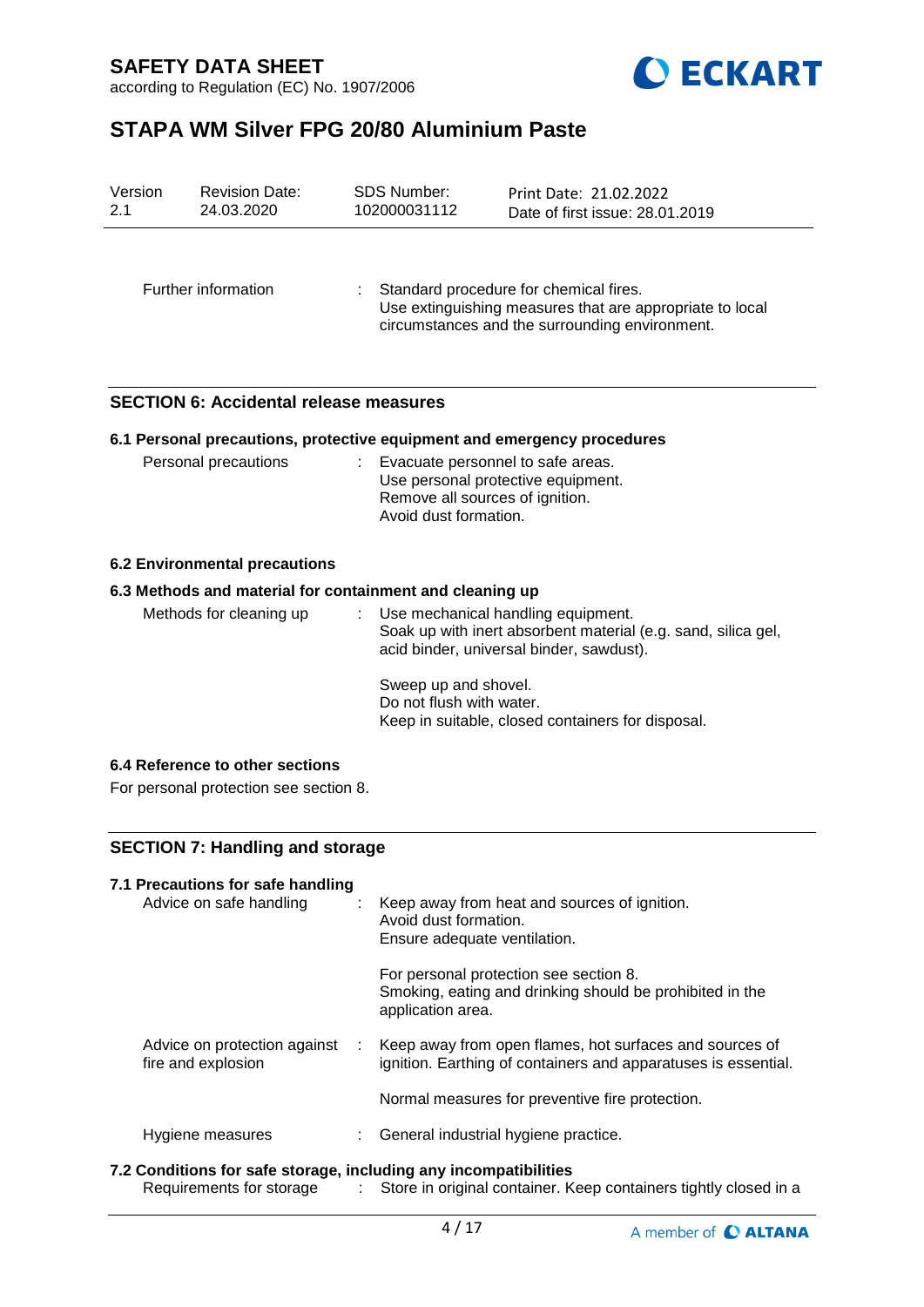



# **STAPA WM Silver FPG 20/80 Aluminium Paste**

| Version<br>2.1 | <b>Revision Date:</b><br>24.03.2020          |   | <b>SDS Number:</b><br>102000031112  | Print Date: 21.02.2022<br>Date of first issue: 28.01.2019                                                                                                                                                                                                |
|----------------|----------------------------------------------|---|-------------------------------------|----------------------------------------------------------------------------------------------------------------------------------------------------------------------------------------------------------------------------------------------------------|
|                | areas and containers                         |   |                                     | cool, well-ventilated place. Keep container closed when not in<br>use. Keep away from sources of ignition - No smoking.<br>Electrical installations / working materials must comply with                                                                 |
|                | Further information on<br>storage conditions |   | the technological safety standards. | : Protect from humidity and water. Do not allow to dry.                                                                                                                                                                                                  |
|                | Advice on common storage                     | ÷ | storage.                            | Do not store together with oxidizing and self-igniting products.<br>Never allow product to get in contact with water during<br>Keep away from oxidizing agents, strongly alkaline and<br>strongly acid materials in order to avoid exothermic reactions. |
|                | Further information on<br>storage stability  |   |                                     | No decomposition if stored and applied as directed.                                                                                                                                                                                                      |

#### **7.3 Specific end use(s)**

This information is not available.

### **SECTION 8: Exposure controls/personal protection**

### **8.1 Control parameters**

#### **Occupational Exposure Limits**

| Components                       | CAS-No.                                                                                                                                                                                                                                                                                                                                                                                                                                                                                                                                                                                           | Value type (Form<br>of exposure) | Control parameters | <b>Basis</b> |
|----------------------------------|---------------------------------------------------------------------------------------------------------------------------------------------------------------------------------------------------------------------------------------------------------------------------------------------------------------------------------------------------------------------------------------------------------------------------------------------------------------------------------------------------------------------------------------------------------------------------------------------------|----------------------------------|--------------------|--------------|
| aluminium powder<br>(stabilised) | 7429-90-5                                                                                                                                                                                                                                                                                                                                                                                                                                                                                                                                                                                         | TWA (Inhalable)                  | $10$ mg/m $3$      | GB EH40      |
| Further information              | The COSHH definition of a substance hazardous to health includes dust of<br>any kind when present at a concentration in air equal to or greater than 10<br>mg.m-3 8-hour TWA of inhalable dust or 4 mg.m-3 8-hour TWA of respirable<br>dust. This means that any dust will be subject to COSHH if people are<br>exposed to dust above these levels. Some dusts have been assigned<br>specific WELs and exposure to these must comply with the appropriate<br>limits., Where no specific short-term exposure limit is listed, a figure three<br>times the long-term exposure limit should be used. |                                  |                    |              |
|                                  |                                                                                                                                                                                                                                                                                                                                                                                                                                                                                                                                                                                                   | TWA<br>(Respirable)              | $4$ mg/m $3$       | GB EH40      |
| Further information              | The COSHH definition of a substance hazardous to health includes dust of<br>any kind when present at a concentration in air equal to or greater than 10<br>mg.m-3 8-hour TWA of inhalable dust or 4 mg.m-3 8-hour TWA of respirable<br>dust. This means that any dust will be subject to COSHH if people are<br>exposed to dust above these levels. Some dusts have been assigned<br>specific WELs and exposure to these must comply with the appropriate<br>limits., Where no specific short-term exposure limit is listed, a figure three<br>times the long-term exposure limit should be used. |                                  |                    |              |
|                                  |                                                                                                                                                                                                                                                                                                                                                                                                                                                                                                                                                                                                   | TWA (inhalable<br>dust)          | $10 \text{ mg/m}$  | GB EH40      |
| Further information              | For the purposes of these limits, respirable dust and inhalable dust are<br>those fractions of airborne dust which will be collected when sampling is                                                                                                                                                                                                                                                                                                                                                                                                                                             |                                  |                    |              |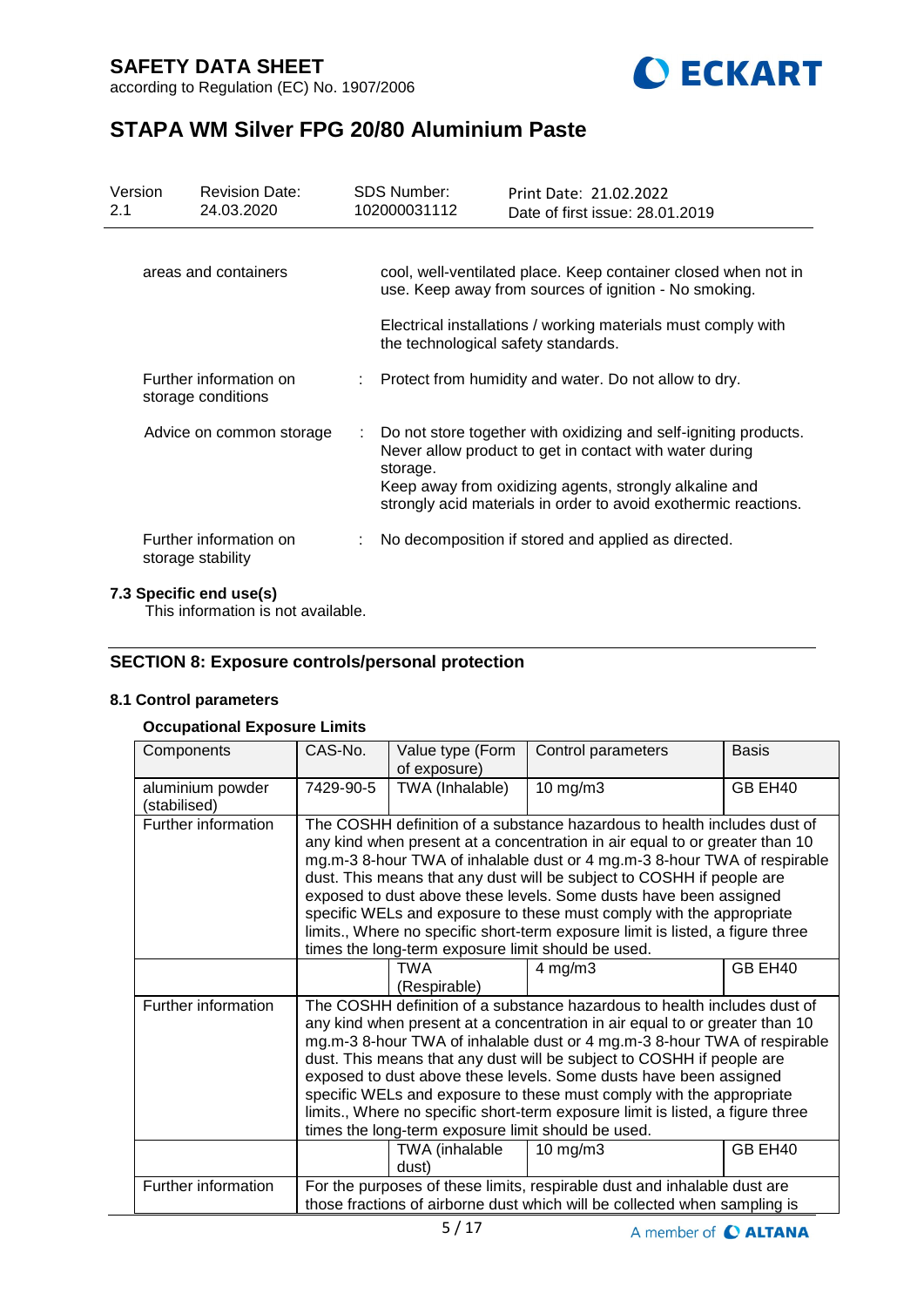according to Regulation (EC) No. 1907/2006



# **STAPA WM Silver FPG 20/80 Aluminium Paste**

| Version<br>2.1 |                     | <b>Revision Date:</b><br>24.03.2020 |         | <b>SDS Number:</b><br>102000031112       | Print Date: 21.02.2022<br>Date of first issue: 28.01.2019                                                                                                                                                                                                                                                                                                                                                                                                                                                                                                                                                                                                                                                                                                                                                                                                                                                                                                                                                                                                                                                                                                                                                                                                                                                                                                                                                                                                                                                                                                                                                                                                                                                                                                                                            |         |
|----------------|---------------------|-------------------------------------|---------|------------------------------------------|------------------------------------------------------------------------------------------------------------------------------------------------------------------------------------------------------------------------------------------------------------------------------------------------------------------------------------------------------------------------------------------------------------------------------------------------------------------------------------------------------------------------------------------------------------------------------------------------------------------------------------------------------------------------------------------------------------------------------------------------------------------------------------------------------------------------------------------------------------------------------------------------------------------------------------------------------------------------------------------------------------------------------------------------------------------------------------------------------------------------------------------------------------------------------------------------------------------------------------------------------------------------------------------------------------------------------------------------------------------------------------------------------------------------------------------------------------------------------------------------------------------------------------------------------------------------------------------------------------------------------------------------------------------------------------------------------------------------------------------------------------------------------------------------------|---------|
|                |                     |                                     |         |                                          | undertaken in accordance with the methods described in MDHS14/4<br>General methods for sampling and gravimetric analysis or respirable,<br>thoracic and inhalable aerosols, The COSHH definition of a substance<br>hazardous to health includes dust of any kind when present at a<br>concentration in air equal to or greater than 10 mg.m-3 8-hour TWA of<br>inhalable dust or 4 mg.m-3 8-hour TWA of respirable dust. This means that<br>any dust will be subject to COSHH if people are exposed to dust above<br>these levels. Some dusts have been assigned specific WELs and exposure<br>to these must comply with the appropriate limits., Most industrial dusts<br>contain particles of a wide range of sizes. The behaviour, deposition and<br>fate of any particular particle after entry into the human respiratory system,<br>and the body response that it elicits, depend on the nature and size of the<br>particle. HSE distinguishes two size fractions for limit-setting purposes<br>termed 'inhalable' and 'respirable'., Inhalable dust approximates to the<br>fraction of airborne material that enters the nose and mouth during breathing<br>and is therefore available for deposition in the respiratory tract. Respirable<br>dust approximates to the fraction that penetrates to the gas exchange region<br>of the lung. Fuller definitions and explanatory material are given in<br>MDHS14/4., Where dusts contain components that have their own assigned<br>WEL, all the relevant limits should be complied with., Where no specific                                                                                                                                                                                                                                     |         |
|                |                     |                                     |         | exposure limit should be used.           | short-term exposure limit is listed, a figure three times the long-term                                                                                                                                                                                                                                                                                                                                                                                                                                                                                                                                                                                                                                                                                                                                                                                                                                                                                                                                                                                                                                                                                                                                                                                                                                                                                                                                                                                                                                                                                                                                                                                                                                                                                                                              |         |
|                |                     |                                     |         | <b>TWA (Respirable</b><br>dust)          | $4$ mg/m $3$                                                                                                                                                                                                                                                                                                                                                                                                                                                                                                                                                                                                                                                                                                                                                                                                                                                                                                                                                                                                                                                                                                                                                                                                                                                                                                                                                                                                                                                                                                                                                                                                                                                                                                                                                                                         | GB EH40 |
|                | Further information |                                     |         | exposure limit should be used.           | For the purposes of these limits, respirable dust and inhalable dust are<br>those fractions of airborne dust which will be collected when sampling is<br>undertaken in accordance with the methods described in MDHS14/4<br>General methods for sampling and gravimetric analysis or respirable,<br>thoracic and inhalable aerosols, The COSHH definition of a substance<br>hazardous to health includes dust of any kind when present at a<br>concentration in air equal to or greater than 10 mg.m-3 8-hour TWA of<br>inhalable dust or 4 mg.m-3 8-hour TWA of respirable dust. This means that<br>any dust will be subject to COSHH if people are exposed to dust above<br>these levels. Some dusts have been assigned specific WELs and exposure<br>to these must comply with the appropriate limits., Most industrial dusts<br>contain particles of a wide range of sizes. The behaviour, deposition and<br>fate of any particular particle after entry into the human respiratory system,<br>and the body response that it elicits, depend on the nature and size of the<br>particle. HSE distinguishes two size fractions for limit-setting purposes<br>termed 'inhalable' and 'respirable'., Inhalable dust approximates to the<br>fraction of airborne material that enters the nose and mouth during breathing<br>and is therefore available for deposition in the respiratory tract. Respirable<br>dust approximates to the fraction that penetrates to the gas exchange region<br>of the lung. Fuller definitions and explanatory material are given in<br>MDHS14/4., Where dusts contain components that have their own assigned<br>WEL, all the relevant limits should be complied with., Where no specific<br>short-term exposure limit is listed, a figure three times the long-term |         |
|                | ethanol             |                                     | 64-17-5 | <b>TWA</b>                               | $1,000$ ppm<br>1,920 mg/m3                                                                                                                                                                                                                                                                                                                                                                                                                                                                                                                                                                                                                                                                                                                                                                                                                                                                                                                                                                                                                                                                                                                                                                                                                                                                                                                                                                                                                                                                                                                                                                                                                                                                                                                                                                           | GB EH40 |
|                | Further information |                                     |         | long-term exposure limit should be used. | Where no specific short-term exposure limit is listed, a figure three times the                                                                                                                                                                                                                                                                                                                                                                                                                                                                                                                                                                                                                                                                                                                                                                                                                                                                                                                                                                                                                                                                                                                                                                                                                                                                                                                                                                                                                                                                                                                                                                                                                                                                                                                      |         |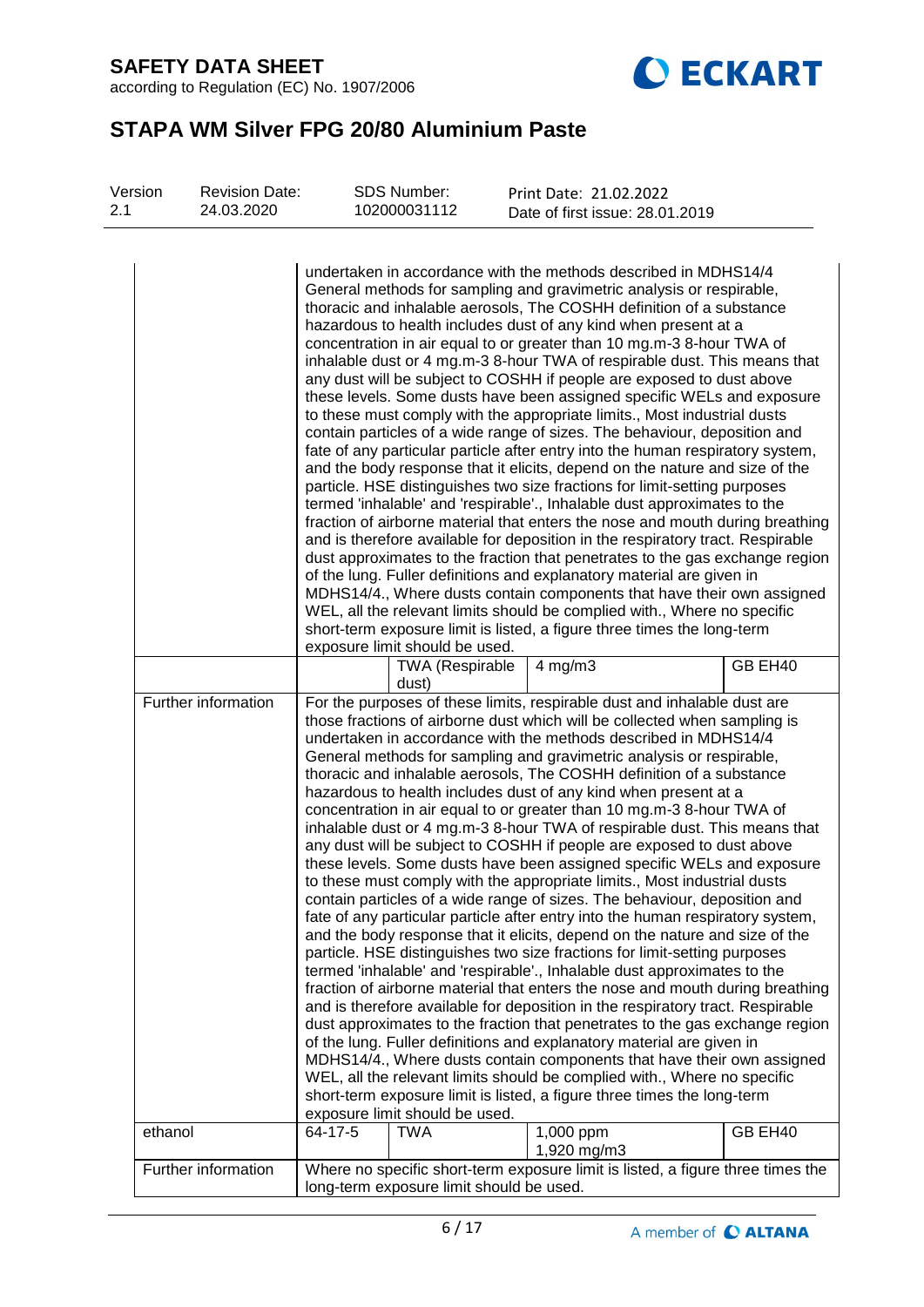according to Regulation (EC) No. 1907/2006



# **STAPA WM Silver FPG 20/80 Aluminium Paste**

| Version | <b>Revision Date:</b> | SDS Number:  | Print Date: 21.02.2022          |
|---------|-----------------------|--------------|---------------------------------|
| 2.1     | 24.03.2020            | 102000031112 | Date of first issue: 28.01.2019 |
|         |                       |              |                                 |

| silicon dioxide     | 7631-86-9 | <b>TWA</b> (inhalable<br>dust)  | $6$ mg/m $3$<br>(Silica)                                                                                                                                                                                                                                                                                                                                                                                                                                                                                                                                                                                                                                                                                                                                                                                                                                                                                                                                                                                                                                                                                                                                                                                                                                                                                                                                                                                                                                                                                                                                                                                                                                                                                                                                                                             | GB EH40 |
|---------------------|-----------|---------------------------------|------------------------------------------------------------------------------------------------------------------------------------------------------------------------------------------------------------------------------------------------------------------------------------------------------------------------------------------------------------------------------------------------------------------------------------------------------------------------------------------------------------------------------------------------------------------------------------------------------------------------------------------------------------------------------------------------------------------------------------------------------------------------------------------------------------------------------------------------------------------------------------------------------------------------------------------------------------------------------------------------------------------------------------------------------------------------------------------------------------------------------------------------------------------------------------------------------------------------------------------------------------------------------------------------------------------------------------------------------------------------------------------------------------------------------------------------------------------------------------------------------------------------------------------------------------------------------------------------------------------------------------------------------------------------------------------------------------------------------------------------------------------------------------------------------|---------|
| Further information |           | exposure limit should be used.  | For the purposes of these limits, respirable dust and inhalable dust are<br>those fractions of airborne dust which will be collected when sampling is<br>undertaken in accordance with the methods described in MDHS14/4<br>General methods for sampling and gravimetric analysis or respirable,<br>thoracic and inhalable aerosols, The COSHH definition of a substance<br>hazardous to health includes dust of any kind when present at a<br>concentration in air equal to or greater than 10 mg.m-3 8-hour TWA of<br>inhalable dust or 4 mg.m-3 8-hour TWA of respirable dust. This means that<br>any dust will be subject to COSHH if people are exposed to dust above<br>these levels. Some dusts have been assigned specific WELs and exposure<br>to these must comply with the appropriate limits., Most industrial dusts<br>contain particles of a wide range of sizes. The behaviour, deposition and<br>fate of any particular particle after entry into the human respiratory system,<br>and the body response that it elicits, depend on the nature and size of the<br>particle. HSE distinguishes two size fractions for limit-setting purposes<br>termed 'inhalable' and 'respirable'., Inhalable dust approximates to the<br>fraction of airborne material that enters the nose and mouth during breathing<br>and is therefore available for deposition in the respiratory tract. Respirable<br>dust approximates to the fraction that penetrates to the gas exchange region<br>of the lung. Fuller definitions and explanatory material are given in<br>MDHS14/4., Where dusts contain components that have their own assigned<br>WEL, all the relevant limits should be complied with., Where no specific<br>short-term exposure limit is listed, a figure three times the long-term |         |
|                     |           | <b>TWA (Respirable</b><br>dust) | 2.4 mg/m3<br>(Silica)                                                                                                                                                                                                                                                                                                                                                                                                                                                                                                                                                                                                                                                                                                                                                                                                                                                                                                                                                                                                                                                                                                                                                                                                                                                                                                                                                                                                                                                                                                                                                                                                                                                                                                                                                                                | GB EH40 |
| Further information |           | exposure limit should be used.  | For the purposes of these limits, respirable dust and inhalable dust are<br>those fractions of airborne dust which will be collected when sampling is<br>undertaken in accordance with the methods described in MDHS14/4<br>General methods for sampling and gravimetric analysis or respirable,<br>thoracic and inhalable aerosols, The COSHH definition of a substance<br>hazardous to health includes dust of any kind when present at a<br>concentration in air equal to or greater than 10 mg.m-3 8-hour TWA of<br>inhalable dust or 4 mg.m-3 8-hour TWA of respirable dust. This means that<br>any dust will be subject to COSHH if people are exposed to dust above<br>these levels. Some dusts have been assigned specific WELs and exposure<br>to these must comply with the appropriate limits., Most industrial dusts<br>contain particles of a wide range of sizes. The behaviour, deposition and<br>fate of any particular particle after entry into the human respiratory system,<br>and the body response that it elicits, depend on the nature and size of the<br>particle. HSE distinguishes two size fractions for limit-setting purposes<br>termed 'inhalable' and 'respirable'., Inhalable dust approximates to the<br>fraction of airborne material that enters the nose and mouth during breathing<br>and is therefore available for deposition in the respiratory tract. Respirable<br>dust approximates to the fraction that penetrates to the gas exchange region<br>of the lung. Fuller definitions and explanatory material are given in<br>MDHS14/4., Where dusts contain components that have their own assigned<br>WEL, all the relevant limits should be complied with., Where no specific<br>short-term exposure limit is listed, a figure three times the long-term |         |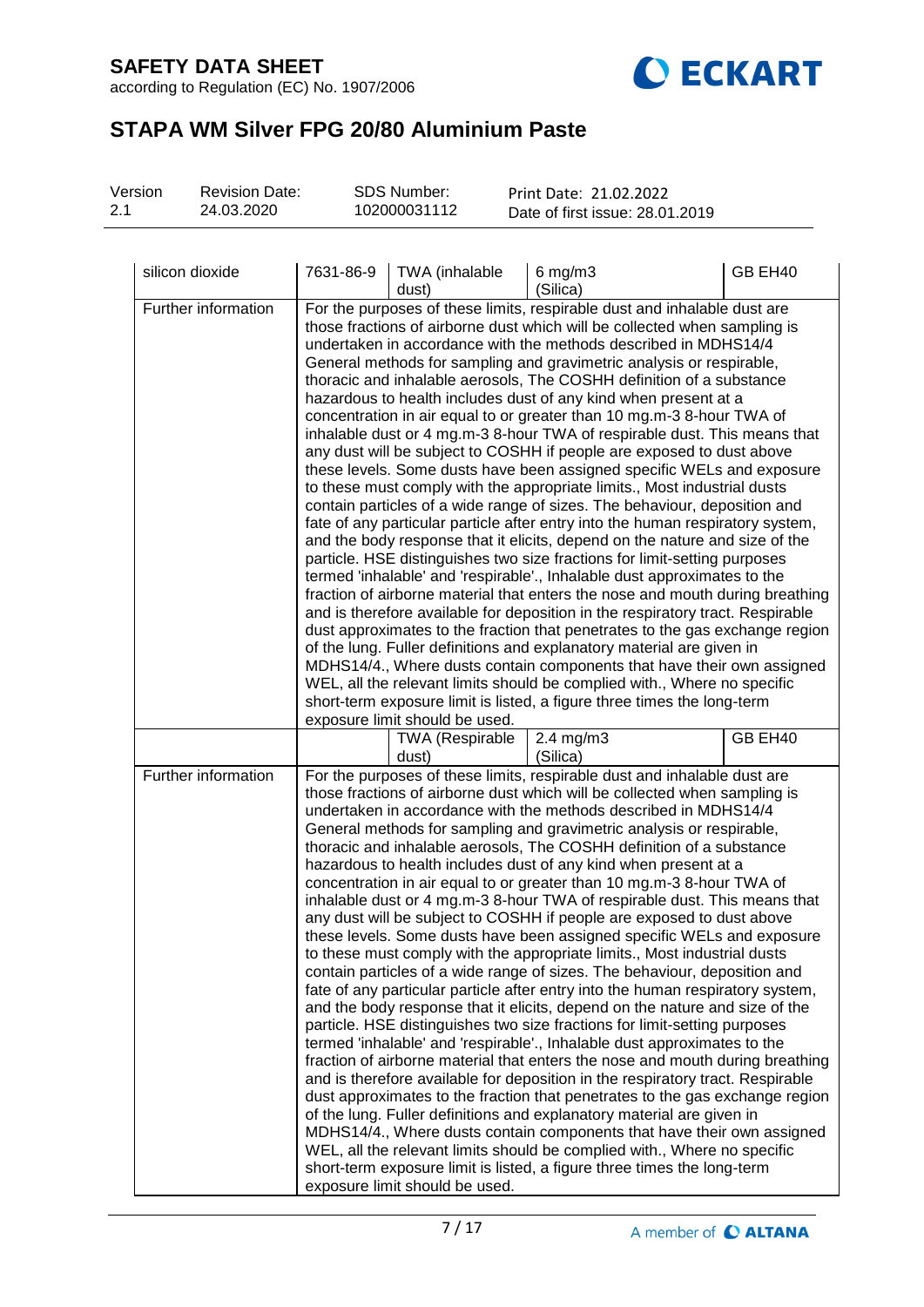according to Regulation (EC) No. 1907/2006



# **STAPA WM Silver FPG 20/80 Aluminium Paste**

| Version | <b>Revision Date:</b> | SDS Number:  | Print Date: 21.02.2022          |
|---------|-----------------------|--------------|---------------------------------|
| 2.1     | 24.03.2020            | 102000031112 | Date of first issue: 28.01.2019 |

### **Derived No Effect Level (DNEL) according to Regulation (EC) No. 1907/2006:**

| Substance name                                                                                 | <b>End Use</b> | Exposure routes | Potential health<br>effects   | Value                  |
|------------------------------------------------------------------------------------------------|----------------|-----------------|-------------------------------|------------------------|
| aluminium powder<br>(stabilised)                                                               | Workers        | Inhalation      | Long-term local<br>effects    | 3.72 mg/m3             |
|                                                                                                | Consumers      | Oral            | Long-term systemic<br>effects | 3.95 mg/kg             |
|                                                                                                | Workers        | Inhalation      | Long-term systemic<br>effects | 3.72 mg/m3             |
| ethanol                                                                                        | <b>Workers</b> | Inhalation      | Long-term systemic<br>effects | 950 mg/m3              |
|                                                                                                | Workers        | Inhalation      | Long-term local<br>effects    | $1900$ mg/m3           |
|                                                                                                | Workers        | Skin contact    | Long-term systemic<br>effects | 343 mg/kg              |
|                                                                                                | Consumers      | Inhalation      | Long-term systemic<br>effects | 114 mg/m3              |
|                                                                                                | Consumers      | Skin contact    | Long-term systemic<br>effects | 206 mg/kg              |
|                                                                                                | Consumers      | Ingestion       | Long-term systemic<br>effects | 87 mg/kg               |
| Naphtha (petroleum),<br>hydrotreated heavy;<br>Low boiling point<br>ydrogen treated<br>naphtha | Workers        | Skin contact    | Long-term systemic<br>effects | $\overline{300}$ mg/kg |
|                                                                                                | Consumers      | Ingestion       | Long-term systemic<br>effects | 300 mg/kg              |
|                                                                                                | Consumers      | Skin contact    | Long-term systemic<br>effects | 300 mg/kg              |
|                                                                                                | Consumers      | Inhalation      | Long-term systemic<br>effects | 900 mg/m3              |
| Solvent naphtha<br>(petroleum), light<br>arom.                                                 | Workers        | Inhalation      | Long-term systemic<br>effects | 150 mg/m3              |
|                                                                                                | Workers        | Skin contact    | Long-term systemic<br>effects | 25 mg/kg               |
| $N-(3-$<br>(trimethoxysilyl)propyl<br>ethylenediamine                                          | Workers        | Inhalation      | Long-term systemic<br>effects | 35.5 mg/m3             |
|                                                                                                | Workers        | Dermal          | Long-term systemic<br>effects | 5 mg/kg                |
|                                                                                                | Workers        | Dermal          | Acute systemic<br>effects     | 5 mg/kg                |
|                                                                                                | Consumers      | Oral            | Long-term systemic<br>effects | $2.5 \text{ mg/kg}$    |
|                                                                                                | Consumers      | Inhalation      | Long-term systemic<br>effects | $\overline{8.7}$ mg/m3 |
|                                                                                                | Consumers      | Dermal          | Long-term systemic<br>effects | $2.5 \text{ mg/kg}$    |
|                                                                                                | Consumers      | Dermal          | Acute systemic                | 17 mg/kg               |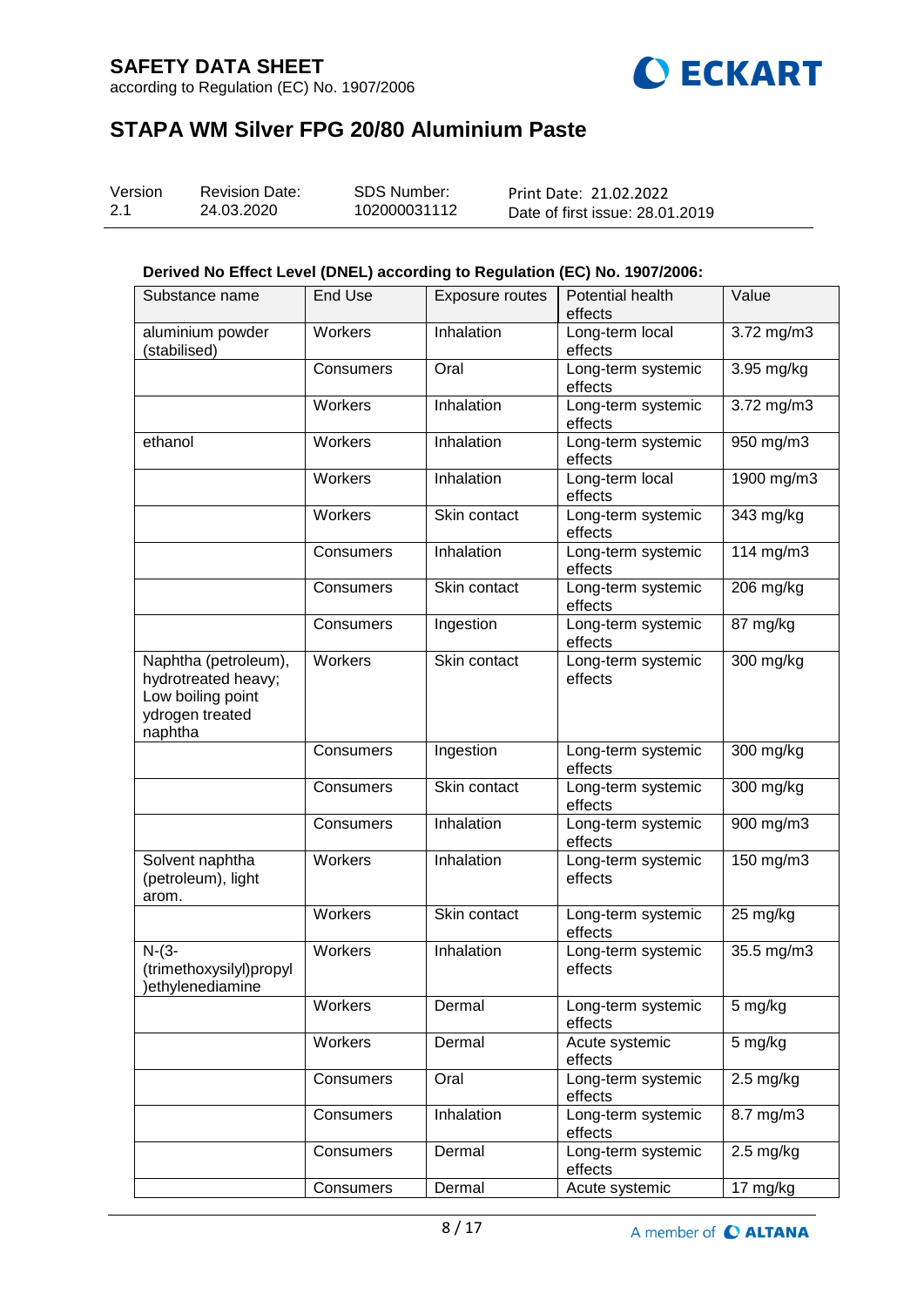$\overline{1}$ 

according to Regulation (EC) No. 1907/2006



# **STAPA WM Silver FPG 20/80 Aluminium Paste**

| Version | <b>Revision Date:</b> | SDS Number:  | Print Date: 21.02.2022          |
|---------|-----------------------|--------------|---------------------------------|
| 2.1     | 24.03.2020            | 102000031112 | Date of first issue: 28.01.2019 |

|  | effects                                                                              |  |
|--|--------------------------------------------------------------------------------------|--|
|  | Predicted No Effect Concentration (PNEC) according to Regulation (EC) No. 1907/2006: |  |

| Substance name                     | <b>Environmental Compartment</b> | Value         |
|------------------------------------|----------------------------------|---------------|
| aluminium powder (stabilised)      | Fresh water                      | $0.0749$ mg/l |
|                                    | clarification plant              | 20 mg/l       |
| ethanol                            | Fresh water                      | $0.96$ mg/l   |
|                                    | Marine water                     | $0.79$ mg/l   |
|                                    | Intermittent water release       | 2.75 mg/l     |
|                                    | <b>STP</b>                       | 580 mg/l      |
|                                    | Fresh water sediment             | 3.6 mg/kg     |
|                                    | Marine sediment                  | 2.9 mg/kg     |
|                                    | Soil                             | 0.63 mg/kg    |
|                                    | <b>Secondary Poisoning</b>       | 380 mg/kg     |
| $N-(3-$                            | Fresh water                      | $0.062$ mg/l  |
| (trimethoxysilyl)propyl)ethylenedi |                                  |               |
| amine                              |                                  |               |
|                                    | Marine water                     | $0.0062$ mg/l |
|                                    | <b>STP</b>                       | 25 mg/l       |
|                                    | Fresh water sediment             | 0.22 mg/kg    |
|                                    | Marine sediment                  | $0.022$ mg/kg |
|                                    | Soil                             | 0.0085 mg/kg  |

#### **8.2 Exposure controls**

| Personal protective equipment |                                                                                                                                                                                                                                                                                                                                                                                                                                                                                                                                                                                                                                                                                                                                                                                                                    |
|-------------------------------|--------------------------------------------------------------------------------------------------------------------------------------------------------------------------------------------------------------------------------------------------------------------------------------------------------------------------------------------------------------------------------------------------------------------------------------------------------------------------------------------------------------------------------------------------------------------------------------------------------------------------------------------------------------------------------------------------------------------------------------------------------------------------------------------------------------------|
| Eye protection                | Safety glasses                                                                                                                                                                                                                                                                                                                                                                                                                                                                                                                                                                                                                                                                                                                                                                                                     |
| Hand protection<br>Material   | Solvent-resistant gloves                                                                                                                                                                                                                                                                                                                                                                                                                                                                                                                                                                                                                                                                                                                                                                                           |
| Remarks                       | Take note of the information given by the producer<br>concerning permeability and break through times, and of<br>special workplace conditions (mechanical strain, duration of<br>contact). The exact break through time can be obtained from<br>the protective glove producer and this has to be observed.<br>Please observe the instructions regarding permeability and<br>breakthrough time which are provided by the supplier of the<br>gloves. Also take into consideration the specific local<br>conditions under which the product is used, such as the<br>danger of cuts, abrasion, and the contact time.<br>Recommended preventive skin protection Skin should be<br>washed after contact. The suitability for a specific workplace<br>should be discussed with the producers of the protective<br>gloves. |
| Skin and body protection      | Long sleeved clothing<br>Safety shoes<br>Choose body protection according to the amount and<br>concentration of the dangerous substance at the work place.                                                                                                                                                                                                                                                                                                                                                                                                                                                                                                                                                                                                                                                         |
| Respiratory protection        | Use suitable breathing protection if workplace concentration<br>requires.                                                                                                                                                                                                                                                                                                                                                                                                                                                                                                                                                                                                                                                                                                                                          |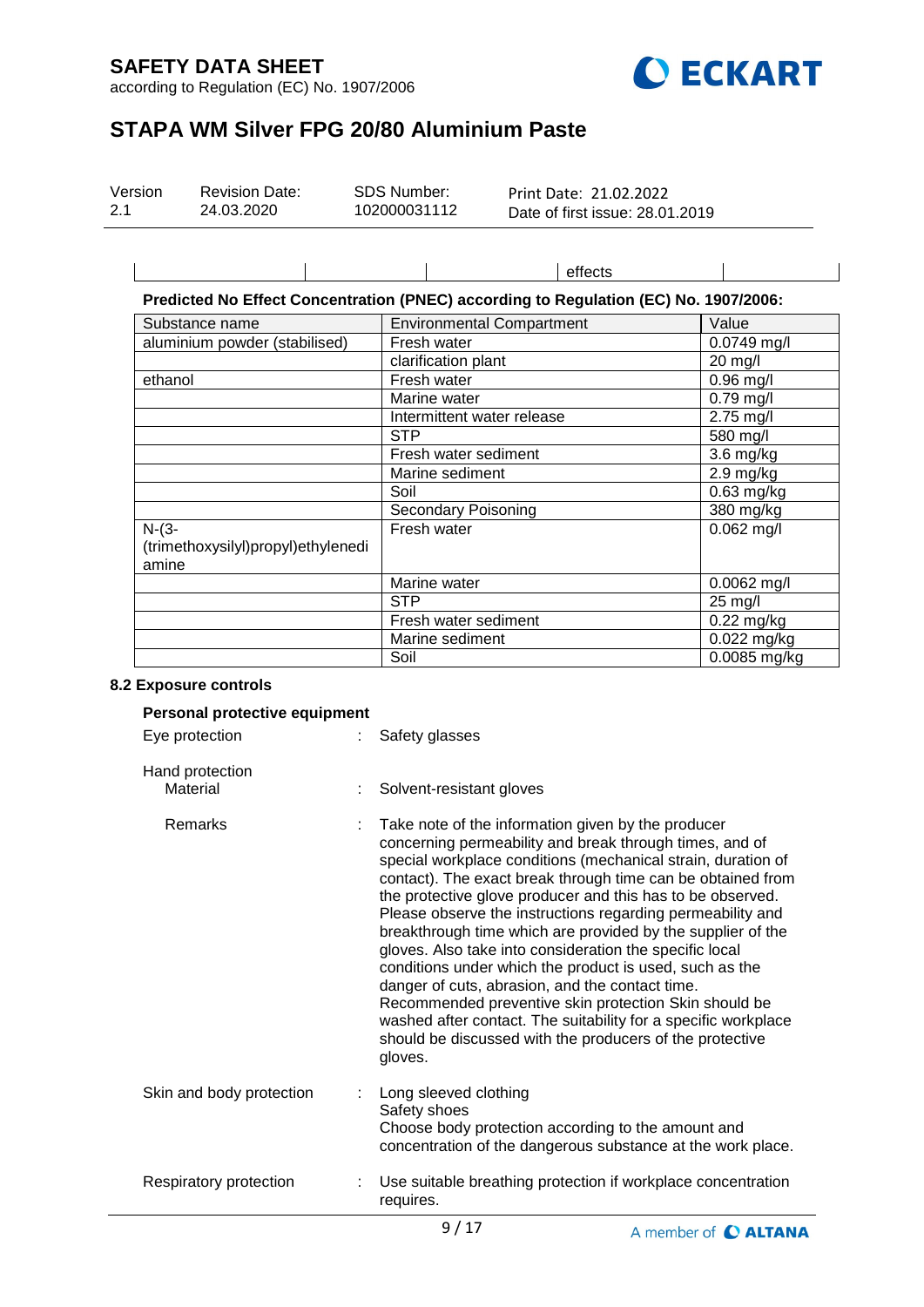according to Regulation (EC) No. 1907/2006



# **STAPA WM Silver FPG 20/80 Aluminium Paste**

| SDS Number:<br>Version<br><b>Revision Date:</b><br>Print Date: 21.02.2022<br>2.1<br>102000031112<br>24.03.2020<br>Date of first issue: 28.01.2019 |  |
|---------------------------------------------------------------------------------------------------------------------------------------------------|--|
|---------------------------------------------------------------------------------------------------------------------------------------------------|--|

#### **Environmental exposure controls**

Water : The product should not be allowed to enter drains, water courses or the soil.

#### **SECTION 9: Physical and chemical properties**

### **9.1 Information on basic physical and chemical properties**

| Appearance                                          | t.<br>Pasty solid         |
|-----------------------------------------------------|---------------------------|
| Colour                                              | silver                    |
| Odour                                               | characteristic            |
| <b>Odour Threshold</b>                              | No data available         |
| рH                                                  | No data available         |
| Freezing point                                      | No data available         |
| Boiling point/boiling range                         | No data available         |
| Flash point                                         | No data available         |
| Evaporation rate                                    | No data available         |
| Flammability (solid, gas)                           | <b>Combustible Solids</b> |
| Self-ignition                                       | not auto-flammable        |
| Auto-ignition temperature                           | No data available<br>t    |
| Smoldering temperature                              | No data available         |
| Decomposition temperature                           | No data available         |
| <b>Explosive properties</b>                         | Not explosive             |
|                                                     | Not explosive             |
| Oxidizing properties                                | No data available         |
| Upper explosion limit / Upper<br>flammability limit | No data available         |
| Lower explosion limit / Lower<br>flammability limit | No data available         |
| Vapour pressure                                     | No data available         |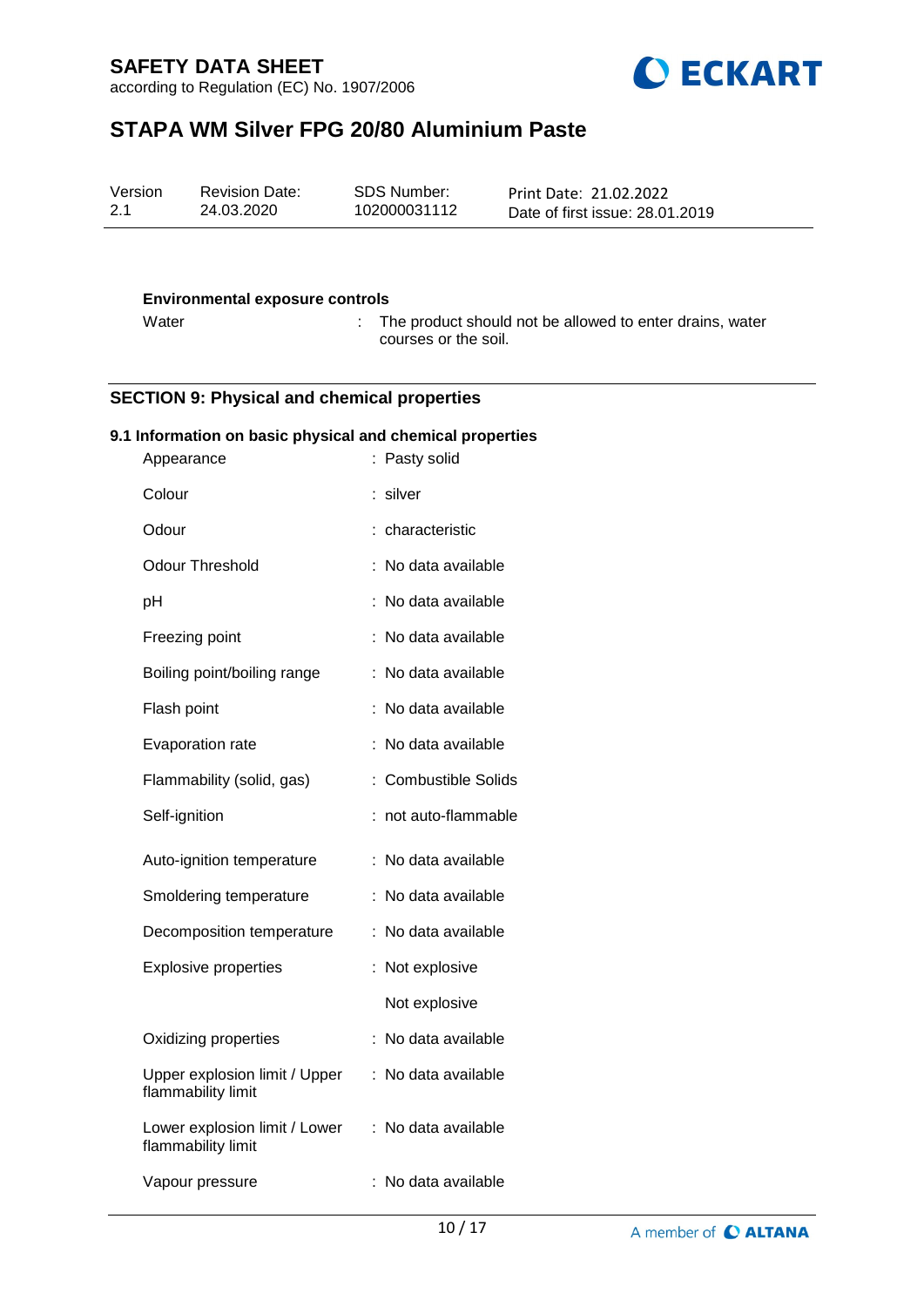



# **STAPA WM Silver FPG 20/80 Aluminium Paste**

| Version<br>2.1 |                     | <b>Revision Date:</b><br>24.03.2020 | <b>SDS Number:</b><br>102000031112 | Print Date: 21.02.2022<br>Date of first issue: 28.01.2019 |
|----------------|---------------------|-------------------------------------|------------------------------------|-----------------------------------------------------------|
|                |                     |                                     |                                    |                                                           |
|                |                     | Relative vapour density             | : No data available                |                                                           |
|                |                     | Relative density                    | : No data available                |                                                           |
|                | Density             |                                     | : $1.3 - 2.0$ g/cm3                |                                                           |
|                | <b>Bulk density</b> |                                     | : No data available                |                                                           |
|                |                     | Water solubility                    | : No data available                |                                                           |
|                |                     | Solubility in other solvents        | : No data available                |                                                           |
|                | octanol/water       | Partition coefficient: n-           | : No data available                |                                                           |
|                |                     | Decomposition temperature           | : No data available                |                                                           |
|                |                     | Viscosity, dynamic                  | : No data available                |                                                           |
|                |                     | Viscosity, kinematic                | : No data available                |                                                           |
|                | Flow time           |                                     | : No data available                |                                                           |

#### **9.2 Other information**

No data available

### **SECTION 10: Stability and reactivity**

#### **10.1 Reactivity**

No decomposition if stored and applied as directed.

### **10.2 Chemical stability**

No decomposition if stored and applied as directed.

#### **10.3 Possibility of hazardous reactions**

| Hazardous reactions      | Reacts with alkalis, acids, halogenes and oxidizing agents.<br>Contact with acids and alkalis may release hydrogen.<br>Mixture reacts slowly with water resulting in evolution of<br>hydrogen.<br>Vapour/air-mixtures are explosive at intense warming. |
|--------------------------|---------------------------------------------------------------------------------------------------------------------------------------------------------------------------------------------------------------------------------------------------------|
|                          | Stable under recommended storage conditions.                                                                                                                                                                                                            |
| 10.4 Conditions to avoid |                                                                                                                                                                                                                                                         |

Conditions to avoid : Do not allow to dry.

No data available

#### **10.5 Incompatible materials**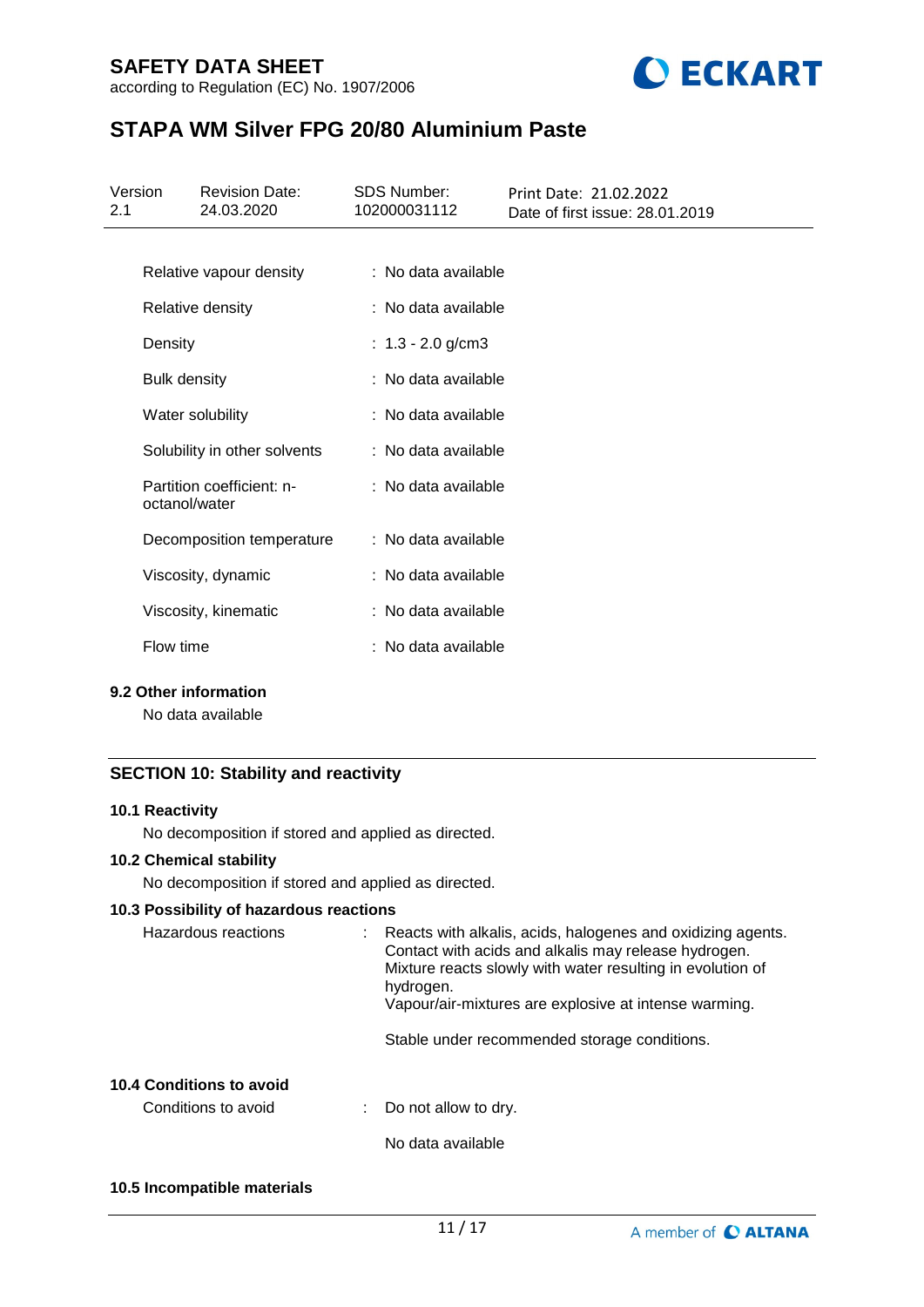



# **STAPA WM Silver FPG 20/80 Aluminium Paste**

| Version<br>2.1                                                          | <b>Revision Date:</b><br>24.03.2020            | <b>SDS Number:</b><br>102000031112                          | Print Date: 21.02.2022<br>Date of first issue: 28.01.2019 |  |
|-------------------------------------------------------------------------|------------------------------------------------|-------------------------------------------------------------|-----------------------------------------------------------|--|
|                                                                         | Materials to avoid                             | Acids<br>$\mathbb{R}^n$<br><b>Bases</b><br>Oxidizing agents | Highly halogenated compounds                              |  |
|                                                                         | 10.6 Hazardous decomposition products          |                                                             |                                                           |  |
| Contact with water or humid : This information is not available.<br>air |                                                |                                                             |                                                           |  |
|                                                                         | Thermal decomposition                          | : This information is not available.                        |                                                           |  |
|                                                                         | <b>SECTION 11: Toxicological information</b>   |                                                             |                                                           |  |
|                                                                         | 11.1 Information on toxicological effects      |                                                             |                                                           |  |
|                                                                         | <b>Acute toxicity</b>                          |                                                             |                                                           |  |
|                                                                         | Not classified based on available information. |                                                             |                                                           |  |

#### **Components:**

|  |  | aluminium powder (stabilised): |
|--|--|--------------------------------|
|--|--|--------------------------------|

| Acute inhalation toxicity | : $LC50$ (Rat): $> 5$ mg/l<br>Exposure time: 4 h |
|---------------------------|--------------------------------------------------|
|                           | Test atmosphere: dust/mist                       |

## **ethanol:**

|                                           | N-(3-(trimethoxysilyl)propyl)ethylenediamine: |                                                                            |  |  |  |
|-------------------------------------------|-----------------------------------------------|----------------------------------------------------------------------------|--|--|--|
| Acute dermal toxicity                     | t in                                          | LD50 (Rabbit): $> 3,160$ mg/kg                                             |  |  |  |
| Acute oral toxicity                       |                                               | : LD50 (Rat): $3,492$ mg/kg                                                |  |  |  |
| Solvent naphtha (petroleum), light arom.: |                                               |                                                                            |  |  |  |
| Acute dermal toxicity                     |                                               | : LD50 (Rat): $> 2,000$ mg/kg                                              |  |  |  |
| Acute inhalation toxicity                 |                                               | : LC50 (Rat): 20,000 mg/l<br>Exposure time: 4 h<br>Test atmosphere: vapour |  |  |  |
|                                           |                                               | LD50 (Rabbit): 6,300 mg/kg                                                 |  |  |  |
|                                           |                                               | LD50 (Rat): 7,060 mg/kg                                                    |  |  |  |
| Acute oral toxicity                       |                                               | : LD50 (Mouse): 3,450 mg/kg                                                |  |  |  |

| Acute oral toxicity | LD50 (Rat): ca. 2,995 mg/kg |
|---------------------|-----------------------------|
|---------------------|-----------------------------|

Acute inhalation toxicity : LC50: 1.49 - 2.44 mg/l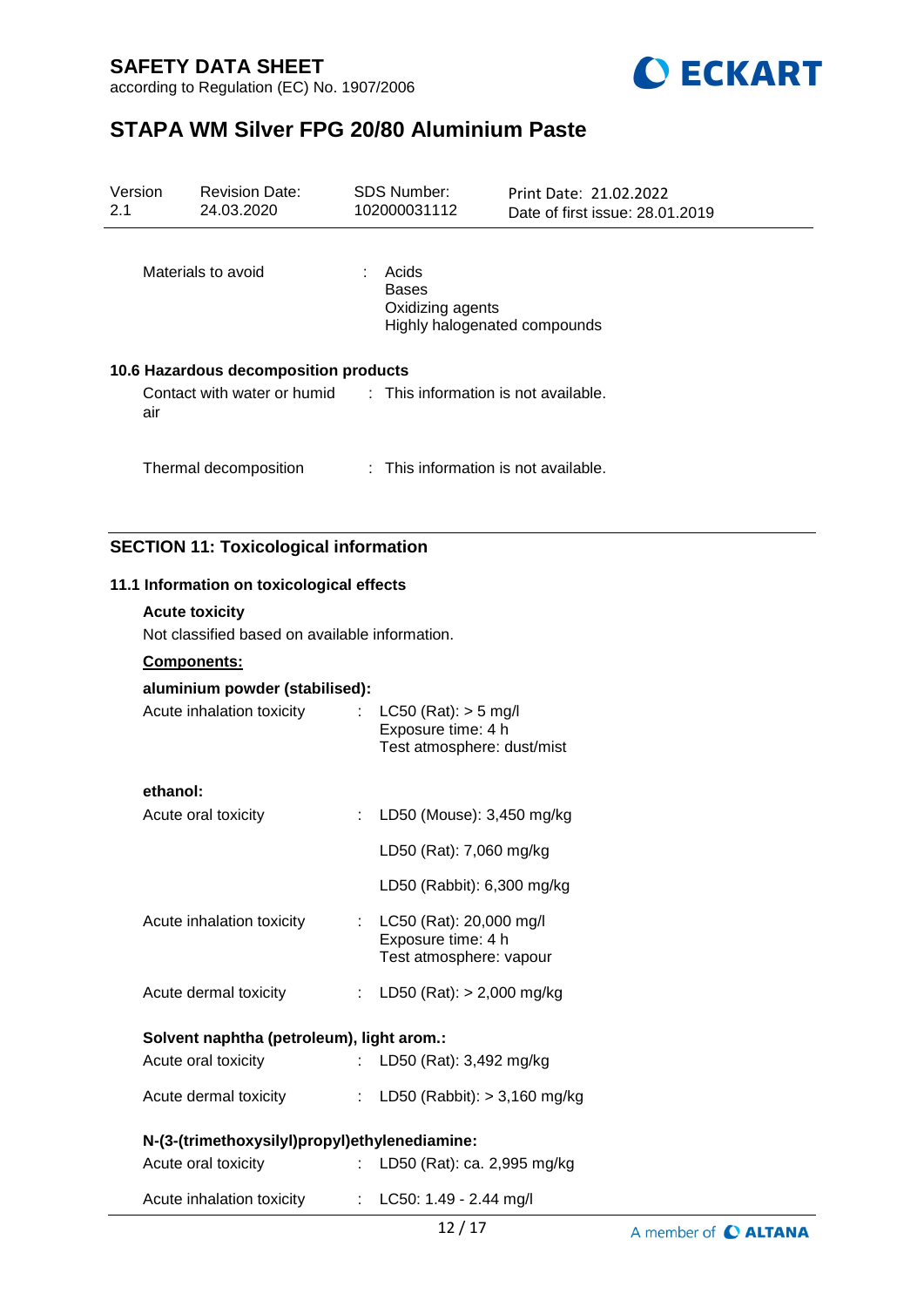



# **STAPA WM Silver FPG 20/80 Aluminium Paste**

| Version<br>2.1 |          | <b>Revision Date:</b><br>24.03.2020                                                                      | <b>SDS Number:</b><br>102000031112            | Print Date: 21.02.2022<br>Date of first issue: 28.01.2019   |
|----------------|----------|----------------------------------------------------------------------------------------------------------|-----------------------------------------------|-------------------------------------------------------------|
|                |          |                                                                                                          |                                               |                                                             |
|                |          |                                                                                                          | Exposure time: 4 h<br>Test atmosphere: vapour |                                                             |
|                |          |                                                                                                          | short term inhalation.                        | Assessment: The component/mixture is moderately toxic after |
|                |          | Acute dermal toxicity                                                                                    | : LD50 (Rat): $> 2,000$ mg/kg                 |                                                             |
|                |          | <b>Skin corrosion/irritation</b><br>Not classified based on available information.                       |                                               |                                                             |
|                |          | Components:                                                                                              |                                               |                                                             |
|                | ethanol: |                                                                                                          |                                               |                                                             |
|                |          | Result: No skin irritation<br>Remarks: Based on available data, the classification criteria are not met. |                                               |                                                             |
|                |          | Serious eye damage/eye irritation                                                                        |                                               |                                                             |
|                |          | Causes serious eye irritation.                                                                           |                                               |                                                             |
|                |          | Components:                                                                                              |                                               |                                                             |
|                | ethanol: | Result: Eye irritation<br>Remarks: Based on available data, the classification criteria are not met.     |                                               |                                                             |
|                |          | N-(3-(trimethoxysilyl)propyl)ethylenediamine:<br><b>Result: Corrosive</b>                                |                                               |                                                             |
|                |          | <b>Respiratory or skin sensitisation</b>                                                                 |                                               |                                                             |
|                |          | <b>Skin sensitisation</b>                                                                                |                                               |                                                             |
|                |          | Not classified based on available information.                                                           |                                               |                                                             |
|                |          | <b>Respiratory sensitisation</b>                                                                         |                                               |                                                             |
|                |          | Not classified based on available information.                                                           |                                               |                                                             |
|                |          | Components:                                                                                              |                                               |                                                             |
|                |          | N-(3-(trimethoxysilyl)propyl)ethylenediamine:<br>Result: May cause sensitisation by skin contact.        |                                               |                                                             |
|                |          | <b>Germ cell mutagenicity</b><br>Not classified based on available information.                          |                                               |                                                             |
|                |          | Carcinogenicity                                                                                          |                                               |                                                             |
|                |          | Not classified based on available information.                                                           |                                               |                                                             |
|                |          | <b>Reproductive toxicity</b>                                                                             |                                               |                                                             |
|                |          | Not classified based on available information.                                                           |                                               |                                                             |
|                |          |                                                                                                          |                                               |                                                             |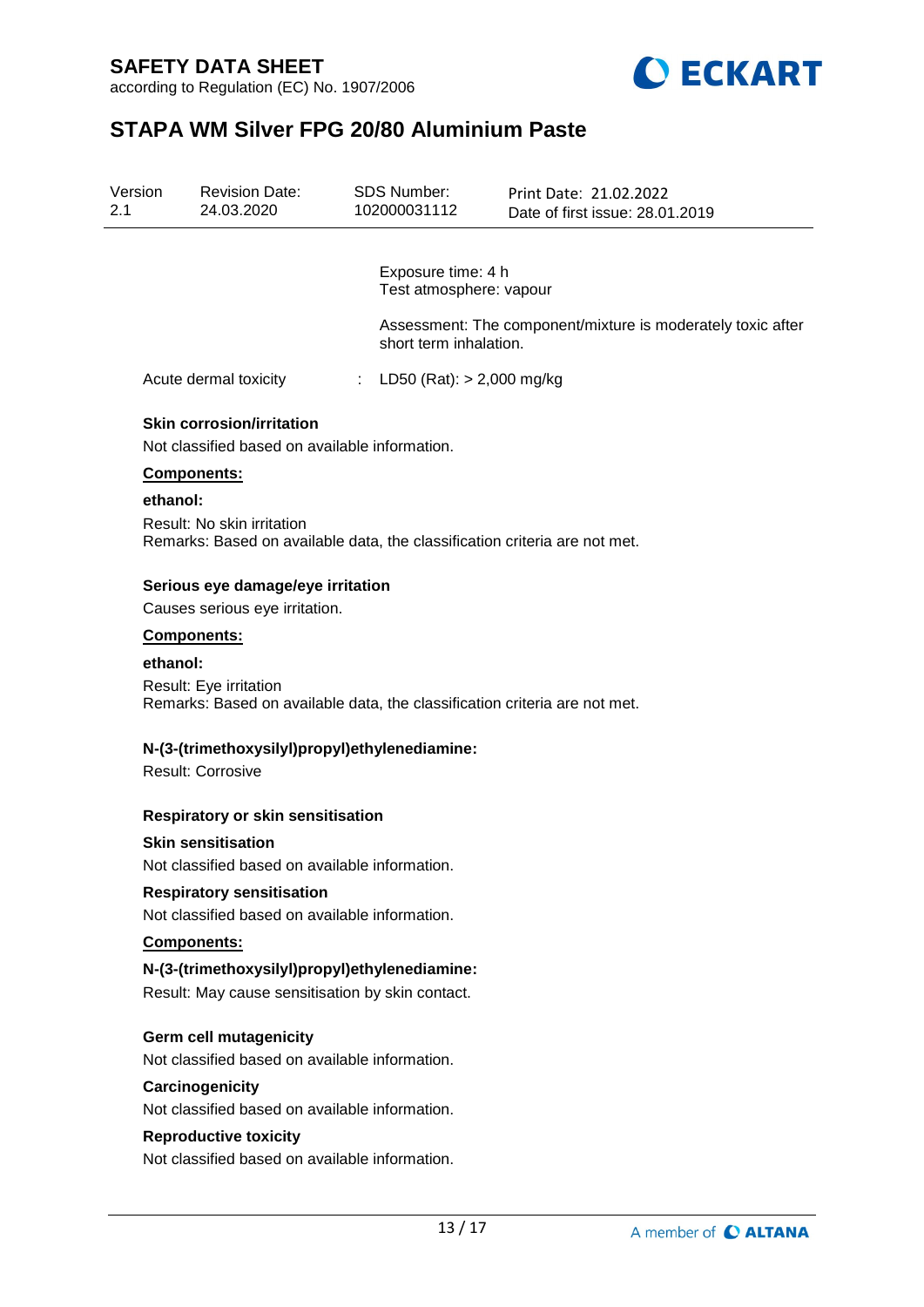according to Regulation (EC) No. 1907/2006



# **STAPA WM Silver FPG 20/80 Aluminium Paste**

| Version | <b>Revision Date:</b> | SDS Number:  | Print Date: 21.02.2022          |
|---------|-----------------------|--------------|---------------------------------|
| 2.1     | 24.03.2020            | 102000031112 | Date of first issue: 28.01.2019 |

### **STOT - single exposure**

Not classified based on available information.

#### **Components:**

#### **Solvent naphtha (petroleum), light arom.:**

Assessment: May cause respiratory irritation., May cause drowsiness or dizziness.

#### **STOT - repeated exposure**

Not classified based on available information.

#### **Aspiration toxicity**

Not classified based on available information.

#### **Components:**

**Solvent naphtha (petroleum), light arom.:** May be fatal if swallowed and enters airways.

#### **Further information**

**Product:** Remarks: No data available

### **SECTION 12: Ecological information**

#### **12.1 Toxicity**

#### **Components:**

#### **Solvent naphtha (petroleum), light arom.:**

#### **Ecotoxicology Assessment**

Long-term (chronic) aquatic : Toxic to aquatic life with long lasting effects. hazard

#### **12.2 Persistence and degradability**

No data available

### **12.3 Bioaccumulative potential**

No data available

#### **12.4 Mobility in soil**

No data available

#### **12.5 Results of PBT and vPvB assessment**

## **Product:**

Assessment : This substance/mixture contains no components considered to be either persistent, bioaccumulative and toxic (PBT), or very persistent and very bioaccumulative (vPvB) at levels of 0.1% or higher..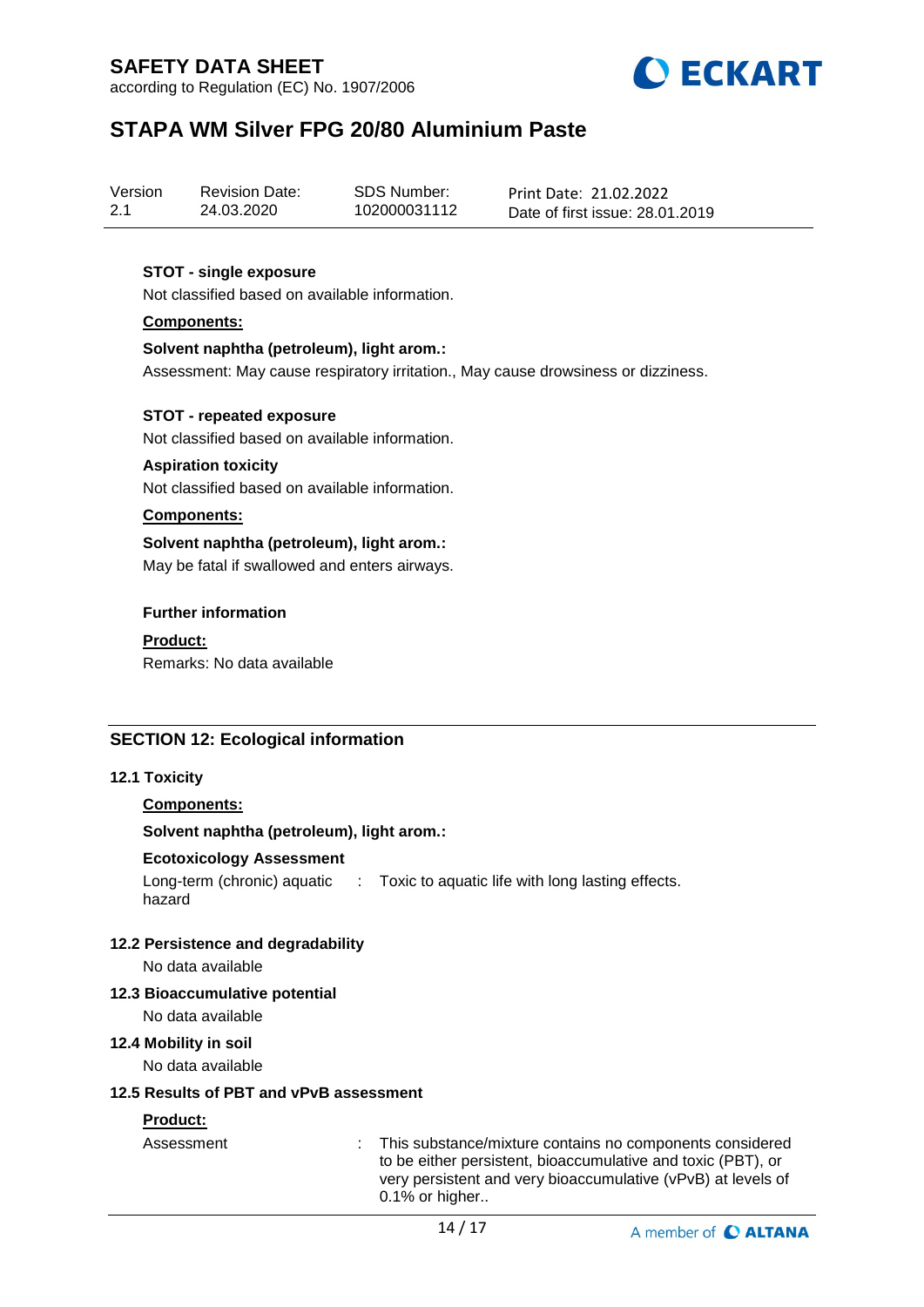according to Regulation (EC) No. 1907/2006



# **STAPA WM Silver FPG 20/80 Aluminium Paste**

| Version | <b>Revision Date:</b> | SDS Number:  | Print Date: 21.02.2022          |  |
|---------|-----------------------|--------------|---------------------------------|--|
| 2.1     | 24.03.2020            | 102000031112 | Date of first issue: 28.01.2019 |  |

#### **12.6 Other adverse effects**

#### **Product:**

| Additional ecological | No data available |
|-----------------------|-------------------|
| information           |                   |

### **SECTION 13: Disposal considerations**

| European Waste Catalogue<br>European Waste Catalogue | ÷. | : 12 01 04 - non-ferrous metal dust and particles<br>10 03 21 - other particulates and dust (including ball-mill dust)<br>containing hazardous substances |
|------------------------------------------------------|----|-----------------------------------------------------------------------------------------------------------------------------------------------------------|
| 13.1 Waste treatment methods                         |    |                                                                                                                                                           |
| Product                                              |    | In accordance with local and national regulations.                                                                                                        |
| Contaminated packaging                               |    | Empty containers should be taken to an approved waste<br>handling site for recycling or disposal.<br>In accordance with local and national regulations.   |

### **SECTION 14: Transport information**

- **14.1 UN number**
- **14.2 UN proper shipping name**
- **14.3 Transport hazard class(es)**
- **14.4 Packing group**
- **14.5 Environmental hazards**

#### **14.6 Special precautions for user**

Remarks : Not classified as dangerous in the meaning of transport regulations.

#### **14.7 Transport in bulk according to Annex II of Marpol and the IBC Code**

Not applicable for product as supplied.

### **SECTION 15: Regulatory information**

#### **15.1 Safety, health and environmental regulations/legislation specific for the substance or mixture**

REACH - Candidate List of Substances of Very High Concern for Authorisation (Article 59). : Not applicable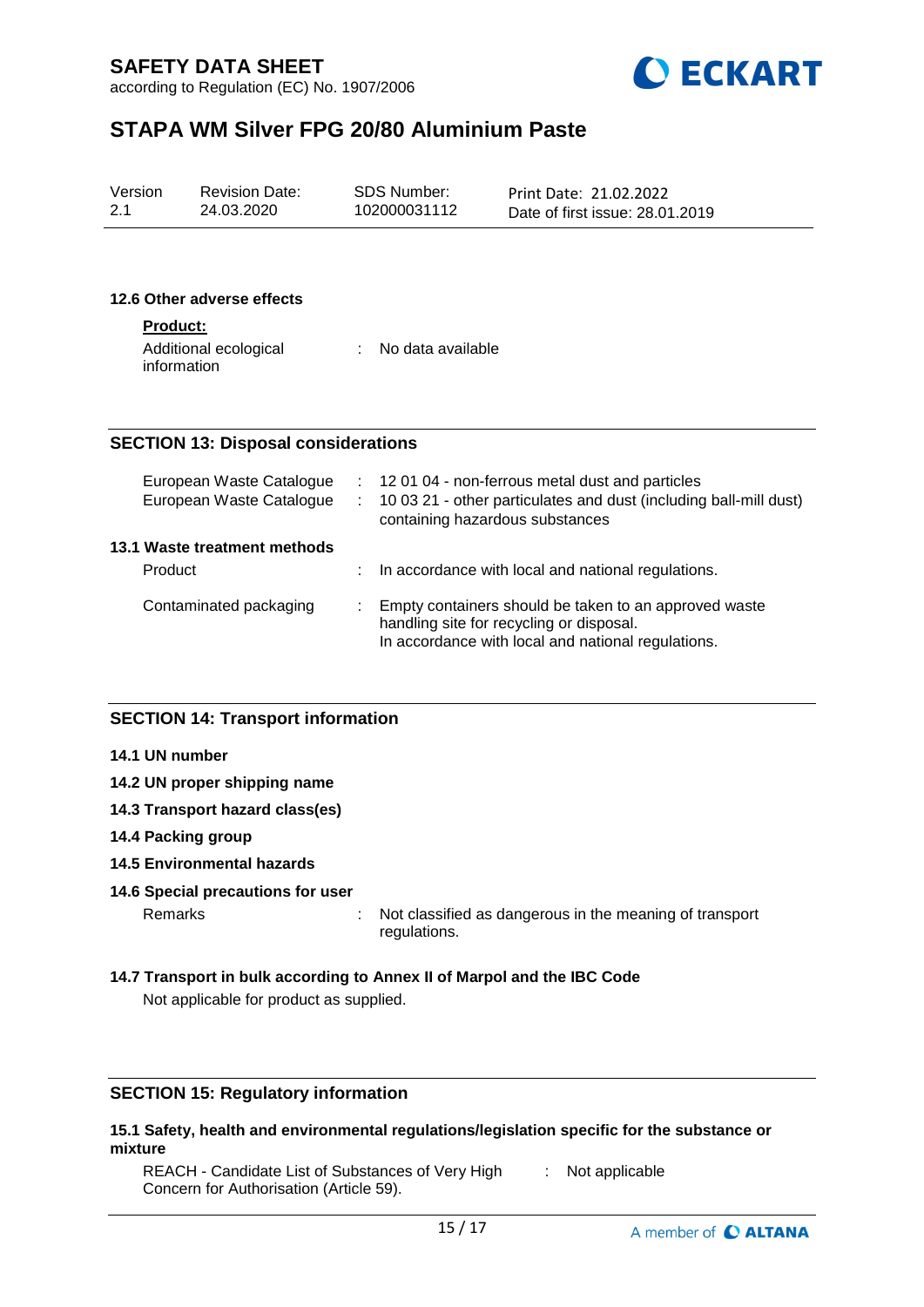



# **STAPA WM Silver FPG 20/80 Aluminium Paste**

| Version<br>2.1                                                             | <b>Revision Date:</b><br>24.03.2020            | <b>SDS Number:</b><br>102000031112 | Print Date: 21.02.2022<br>Date of first issue: 28.01.2019 |  |
|----------------------------------------------------------------------------|------------------------------------------------|------------------------------------|-----------------------------------------------------------|--|
|                                                                            |                                                |                                    |                                                           |  |
| Regulation (EC) No 1005/2009 on substances that<br>deplete the ozone layer |                                                |                                    | Not applicable                                            |  |
| Regulation (EC) No 850/2004 on persistent organic<br>pollutants            |                                                |                                    | Not applicable                                            |  |
|                                                                            | $\overline{AB}$ $\overline{AB}$ $\overline{C}$ |                                    |                                                           |  |

#### **15.2 Chemical safety assessment**

### **SECTION 16: Other information**

#### **Full text of H-Statements**

| H <sub>225</sub> | : Highly flammable liquid and vapour.            |
|------------------|--------------------------------------------------|
| H <sub>226</sub> | : Flammable liquid and vapour.                   |
| H <sub>228</sub> | Flammable solid.                                 |
| H304             | May be fatal if swallowed and enters airways.    |
| H317             | May cause an allergic skin reaction.             |
| H318             | : Causes serious eye damage.                     |
| H319             | : Causes serious eye irritation.                 |
| H332             | : Harmful if inhaled.                            |
| H335             | May cause respiratory irritation.                |
| H336             | May cause drowsiness or dizziness.               |
| H411             | Toxic to aquatic life with long lasting effects. |

#### **Full text of other abbreviations**

| Acute Tox.             | Acute toxicity                                         |
|------------------------|--------------------------------------------------------|
| <b>Aquatic Chronic</b> | Long-term (chronic) aquatic hazard                     |
| Asp. Tox.              | Aspiration hazard                                      |
| Eye Dam.               | Serious eye damage                                     |
| Eye Irrit.             | Eye irritation                                         |
| Flam. Liq.             | Flammable liquids                                      |
| Flam. Sol.             | Flammable solids                                       |
| Skin Sens.             | Skin sensitisation                                     |
| STOT SE                | Specific target organ toxicity - single exposure       |
| GB EH40                | UK. EH40 WEL - Workplace Exposure Limits               |
| GB EH40 / TWA          | Long-term exposure limit (8-hour TWA reference period) |

ADN - European Agreement concerning the International Carriage of Dangerous Goods by Inland Waterways; ADR - European Agreement concerning the International Carriage of Dangerous Goods by Road; AICS - Australian Inventory of Chemical Substances; ASTM - American Society for the Testing of Materials; bw - Body weight; CLP - Classification Labelling Packaging Regulation; Regulation (EC) No 1272/2008; CMR - Carcinogen, Mutagen or Reproductive Toxicant; DIN - Standard of the German Institute for Standardisation; DSL - Domestic Substances List (Canada); ECHA - European Chemicals Agency; EC-Number - European Community number; ECx - Concentration associated with x% response; ELx - Loading rate associated with x% response; EmS - Emergency Schedule; ENCS - Existing and New Chemical Substances (Japan); ErCx - Concentration associated with x% growth rate response; GHS - Globally Harmonized System; GLP - Good Laboratory Practice; IARC - International Agency for Research on Cancer; IATA - International Air Transport Association; IBC - International Code for the Construction and Equipment of Ships carrying Dangerous Chemicals in Bulk; IC50 - Half maximal inhibitory concentration; ICAO - International Civil Aviation Organization; IECSC - Inventory of